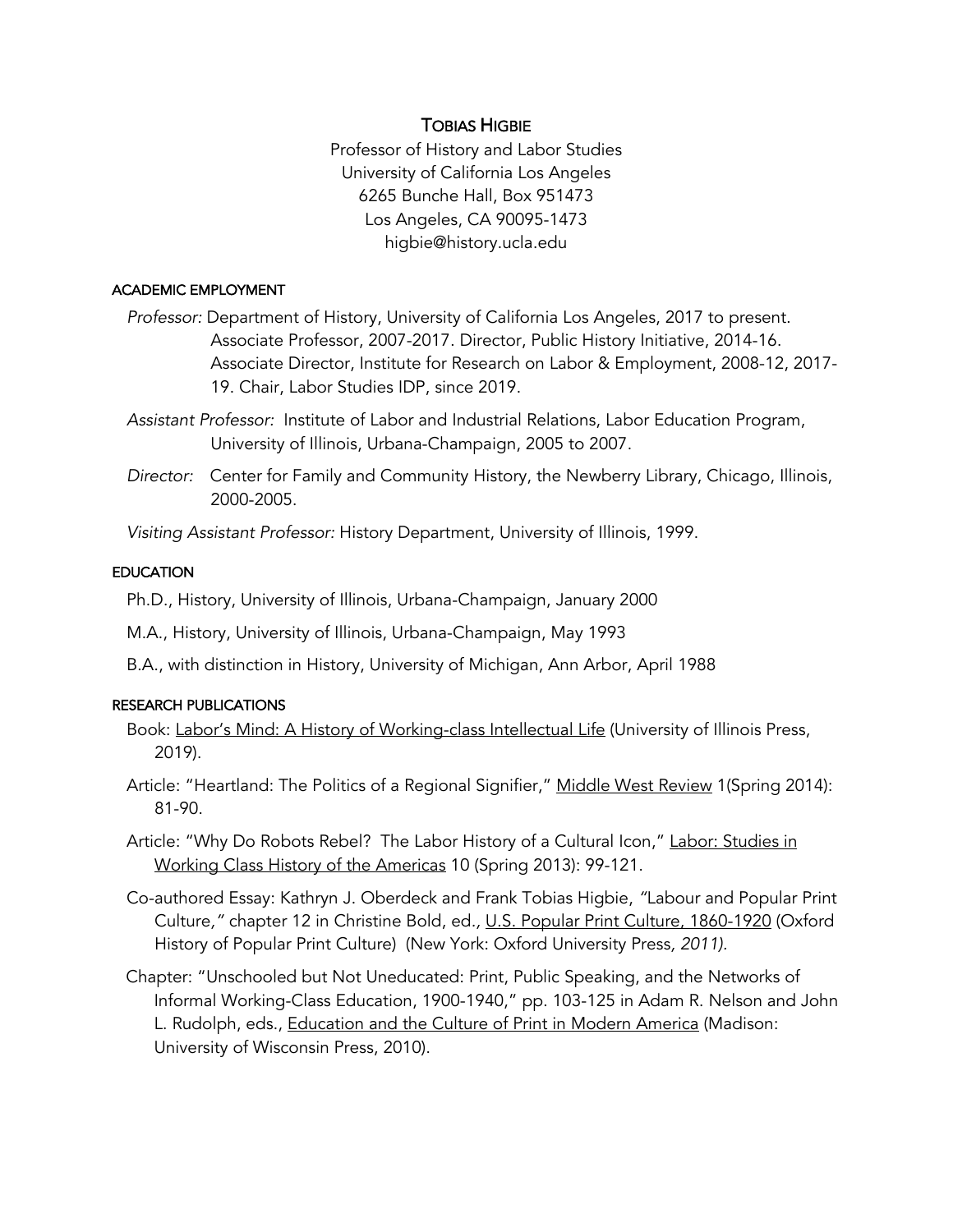- Chapter: "Between Romance and Degradation: Navigating the Meanings of Vagrancy in North America, 1870-1940," pp. 250-269 in Augustus Lee Beier and Paul Ocobock, eds., Cast Out: A Global History of Vagrancy. Ohio University Press, 2008.
- Article: "Rural Work, Household Subsistence, and the North American Working Class: A View from the Midwest," International Labor and Working Class History 65(Spring 2004): 50-76.
- Chapter: "'Like the Flock of Swallows That Come in the Springtime': The Uneasy Place of Hobo Workers in Midwestern Economy and Culture" in Donna Gabaccia, James Grossman, and Marc Rodriguez, eds., Repositioning North American Migration History: New Directions in Modern Continental Migration and Citizenship (Rochester: Rochester University Press, 2004).
- Book: Indispensable Outcasts: Hobo Workers and Community in the American Midwest, 1880-1930*.* Urbana: University of Illinois Press, 2003.
- Article: "Crossing Class Boundaries: Tramp Ethnographers and Narratives of Class in Progressive Era America," Social Science History 21:4 (Winter 1997): 559-592.
- Article: "Indispensable Outcasts: Harvest Laborers in the Wheat Belt of the Middle West, 1890-1925," Labor History 38(Fall 1997): 393-412.

## AWARDS and FELLOWSHIPS

- Fellow, *UCLA Luskin Center for History and Policy,* 2017-18. Project title: "Reframing Solidarity: What History Can Tell Us about Labor Policy and Social Movement Strategy in the Trump Era."
- *Lemelson Award for Innovative Digital Projects in Social Research* (with Janna Shadduck-Hernandez, Saba Waheed, and Preeti Sharma), UCLA Division of Social Sciences, 2015. Project title: "Young Workers Animated for Change."
- *Lloyd Lewis Fellowship in American History,* The Newberry Library, Chicago (2013-2014).
- *Best Article Prize*, volumes 9 and 10 of *Labor* (2014) for "Why Do Robots Rebel?"
- *UCLA Institute for Research on Labor & Employment*, Course Development Grant, 2010 for the "Southern California History of Organizing Project."
- *University of California Labor and Employment Research Fund, 2008* for Research on "Working Class Readers, Libraries, and Networks of Self-Education in the United States, 1900-1950.
- *Philip Taft Labor History Book Award.* Annual award of the Cornell University School of Industrial and Labor Relations for best book in labor history awarded jointly to *Indispensable Outcasts* and Robert Korstad, *Civil Rights Unionism*.
- *Allan Sharlin Memorial Award of the Social Science History Association, 2004.* Annual award of the Social Science History Association for outstanding book in social science history awarded to *Indispensable Outcasts*.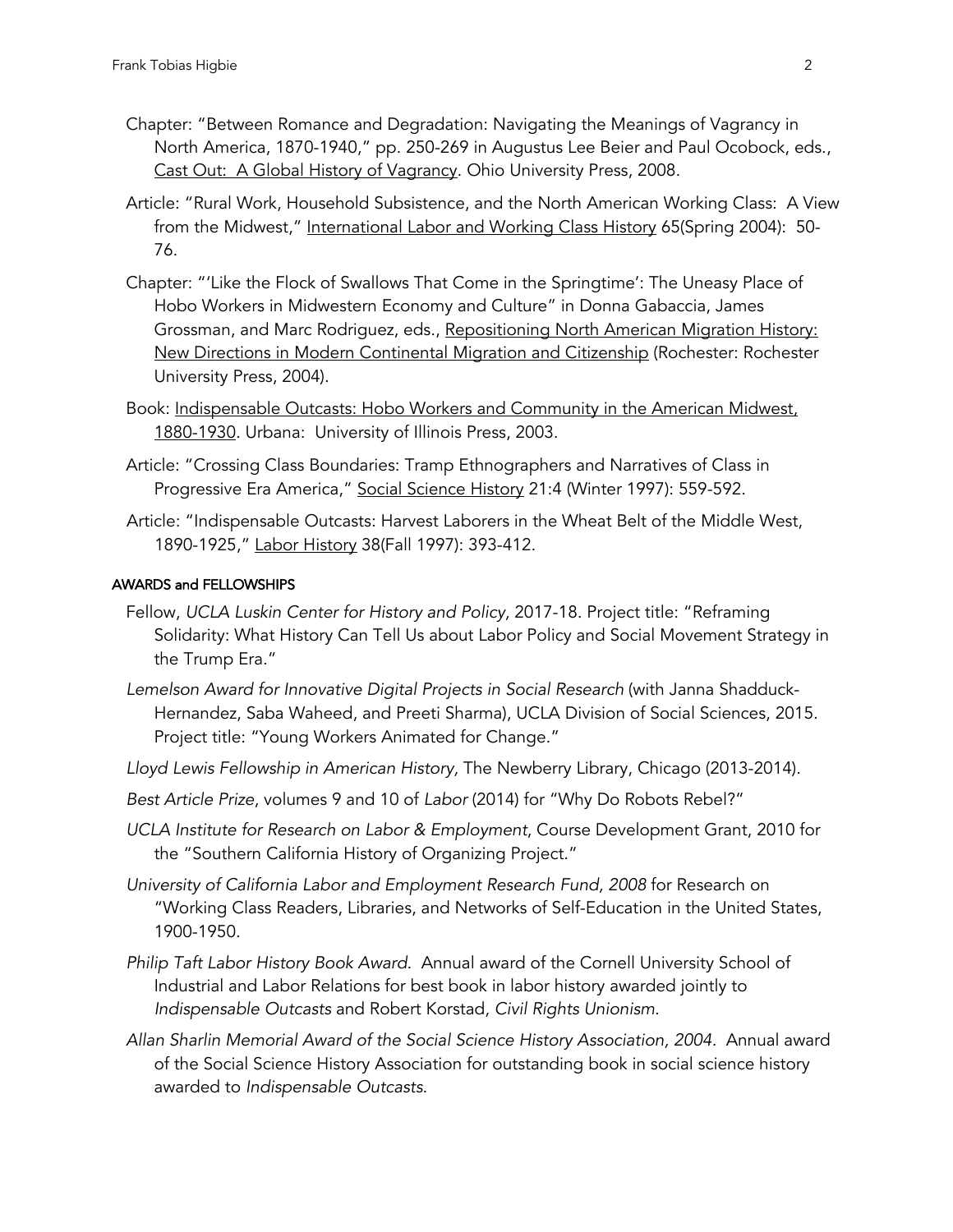- *Dissertation Completion Fellowship:* University of Illinois Graduate College, 1998-1999. Fellowship based on University-wide competition among advanced doctoral candidates.
- *Joseph Ward Swain Publication Award:* Department of History, University of Illinois, 1998. Awarded for "Crossing Class Boundaries" in Social Science History.
- *William C. Widenor Teaching Fellowship:* Department of History, University of Illinois, 1997- 98.

## PUBLIC and DIGITAL HISTORY

- Co-Principal Investigator (with Janna Shadduck-Hernandez), *Young Workers Animated for Change*, Lemelsom Award for Innovative Digital Projects in Social Research, 2015-16.
- Principal Investigator, *Networks of Economic Justice* (research and open data project, ongoing), http://socialjusticehistory.org/projects/networkedlabor/
- Co-Project Director (with Gaspar Rivera Salgado), *Social Movement Unionism in Neoliberal Los Angeles* (2012 to present) (community archives, oral history, and digital exhibitions).
- Co-Principal Investigator (with Gaspar Rivera Salgado), *Mobile Data Collection Tool for Student Field Research*, UCLA Instructional Improvement Grant, Office of Instructional Development (2012).
- Project Director, *North American Midlands Website Project: Resources for Teaching and Learning American History in a Global Perspective.* Funded with a grant from the National Endowment for the Humanities, 2004-2006. Website released August 2010 as "Frontier to Heartland: Making History in Central North America": www.publications.newberry.org/frontiertoheartland.
- Project Director and Co-Curator, *Outspoken: Chicago's Free Speech Tradition* http://publications.newberry.org/outspoken/ *.* Exhibit collaboration between Newberry Library and Chicago Historical Society funded by a grant from the Institute for Museum and Library Services, 2003-2005. Exhibit in place October 2004-January 2005.
- Project Director, *"The Souls of Black Folk:" A Centennial Lecture Series and Exhibit at the Newberry Library on the Legacy of W. E. B. Du Bois,* January to April 2003. Funded by a grant from the Illinois Humanities Council.

#### TEACHER EDUCATION PROJECTS

- Co-Principal Investigator (with Ross Dunn, Kelly Lytle Hernandez, and Patrick Manning), *Alliance for Curriculum and Professional Development in World History* (2012-13). Social Science Research Council/British Council grant to the UCLA National Center for History in the Schools and the University of Pittsburgh World History Center.
- Academic Director, *Connecting with American History Project* (2004-2005, project runs 2005- 2007)*.* U.S. Department of Education Teaching American History grant awarded to the Chicago Public Schools.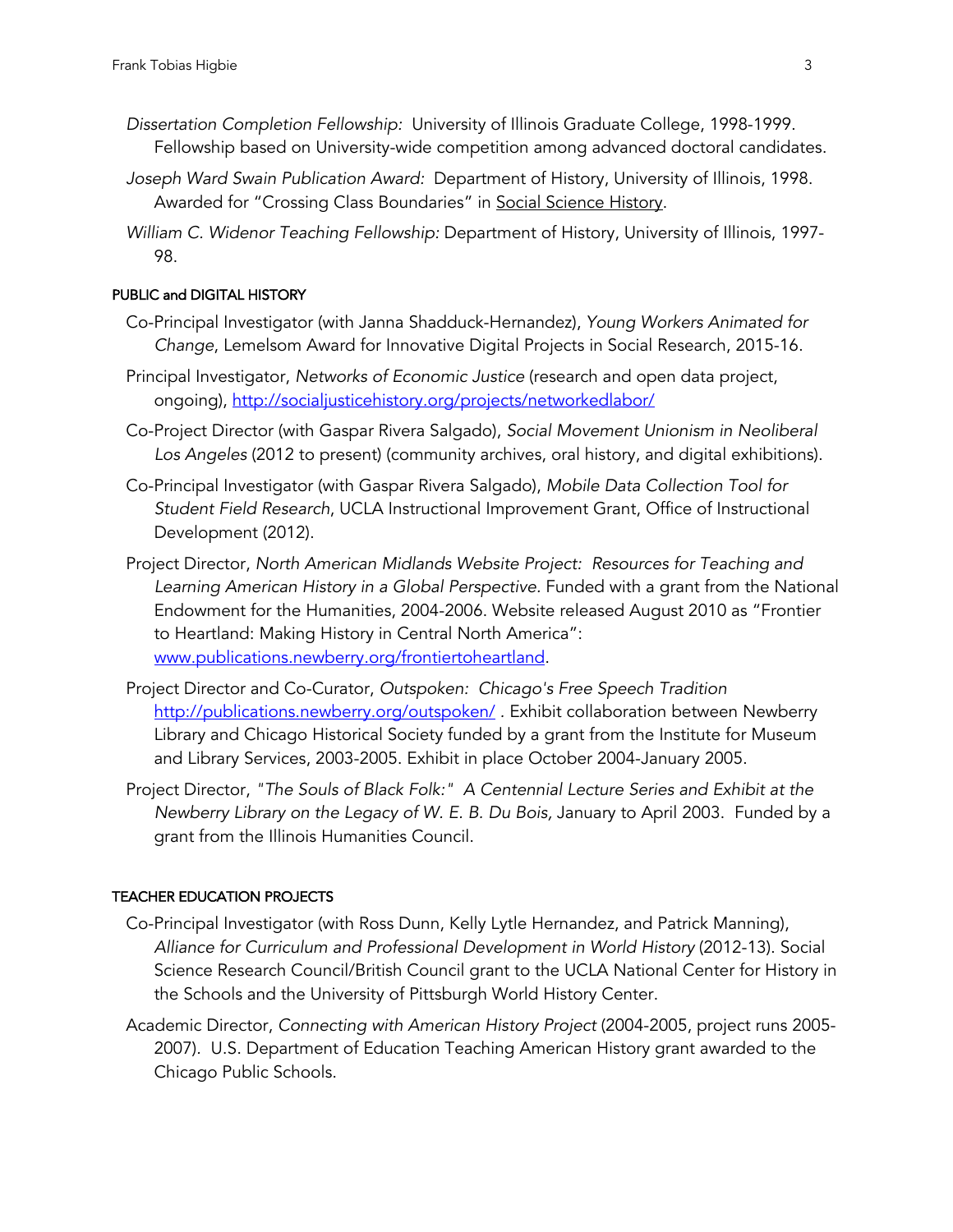- Academic Director, *Chicago History Project* (2002-2005). U.S. Department of Education Teaching American History grant awarded to the Chicago Public Schools.
- Project Director, *National History Project, Chicago Summer Institute for Teaching Faculty.* A joint program of the National Council on Education in the Disciplines and the Newberry Library to create a research-oriented professional development project for high school and college faculty (summer 2001).
- Project Director, *Work and Community History Workshop.* Funded by a grant from the National Endowment for the Humanities awarded July 2001.

#### RECENT CONFERENCE and SEMINAR PARTICIPATION

- Panelist, "Digital Labor History and Historical Sources as Data," Organization of American Historians, Philadelphia, April 2019.
- "Workers' Education and the Origins of Industrial Relations in California," Labor and Working Class History Association, Seattle, June 2016.
- "The Pacific Coast School for Workers and the Origins of Industrial Relations in the Multiversity," Social Science History Association, Chicago, October 2016.
- "Networked Labor? Digital Metaphors and Social Movement Pasts," North American Labor History Conference, Detroit, October 2015.
- Organizer and Panelist, "Laboring Big Data: Workshop on Digital Methods for Labor and Working Class History" Labor and Working Class History Association, June 2015.
- "Not by the Hand of Clark Kerr: The Pacific Coast School for Workers and the Origin of Industrial Relations in the Multiversity," Newberry Library Labor History Seminar, February 13, 2015.
- "A Networked Labor Movement? Visualization and the Practice of Social History," UCLA Digital Labor Research Group Seminar, February 10, 2015.
- "Imagining Knowledge as Power: The Visual Culture of Working-class Self-Education," Newberry Library Fellows' Seminar, November 2013.
- "School of Hard Knocks: Learning, Living, and the Politics of Working Class Knowledge," Newberry Library Labor History Seminar, April 13, 2012.
- "Return of the Open Shop: the Long View of Recent Labor Law Changes in the U.S.," Binational Video Conference on Labor Law Reform in the U.S.A. and Mexico, Institute for Transnational Social Change, UCLA Labor Center and Universidad Autónoma Metropolitana Linea de Estudios Laborales, February 15, 2012.
- "From 'Living Automats' to 'Mechanical Men': Shifting Images of Robots in the 1920s and 1930s," Social Science History Association Annual Meeting, November 2010 [title different in program].